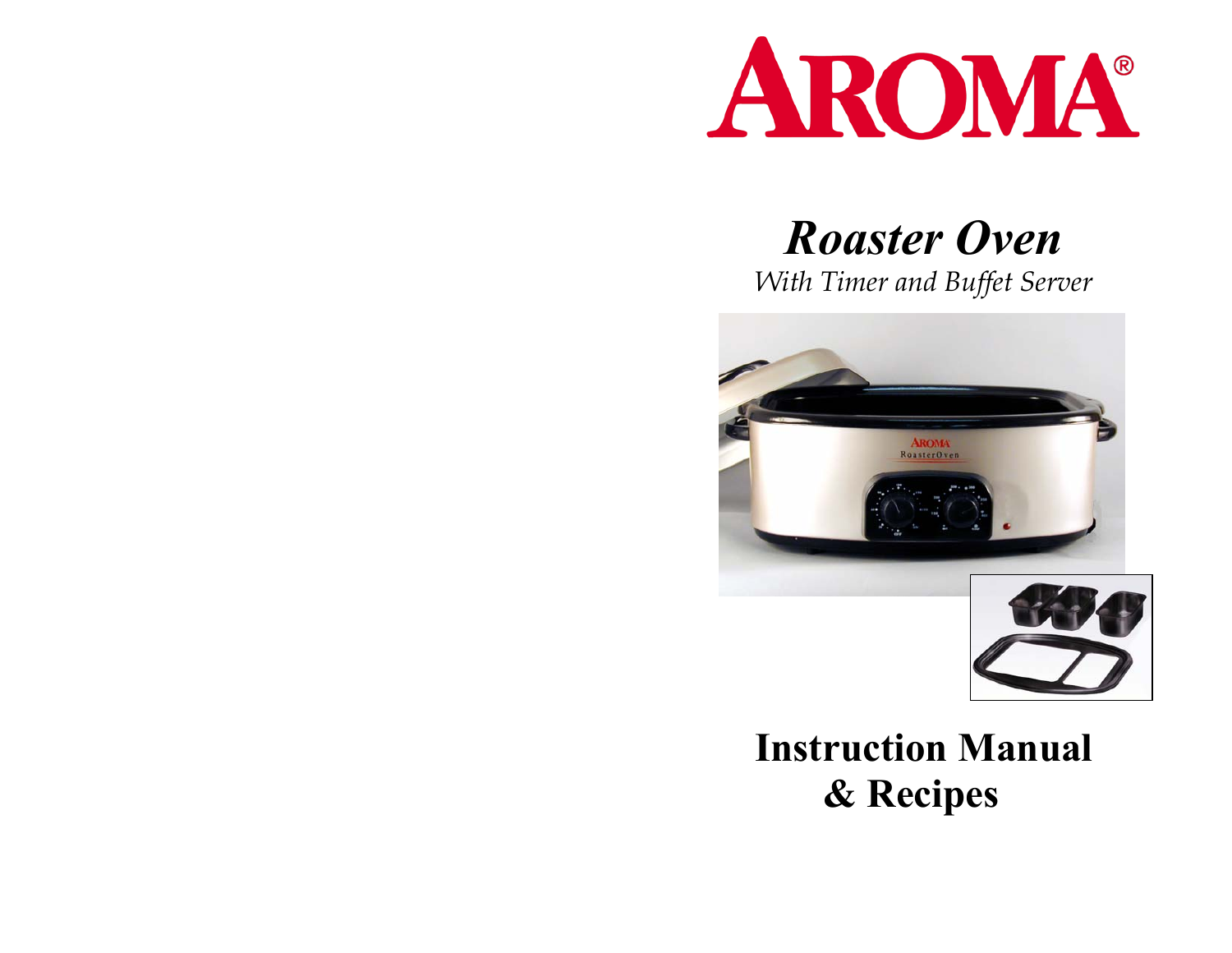**Congratulations on your purchase of AROMA Roaster Oven.** 

**Your new Roaster Oven with timer and buffet server will be one of the most versatile cooking appliances in your modern kitchen. Enjoy this wonderful AROMA Roaster Oven.** 

**Read all instructions before your use.** 



**Published By:** 

**Aroma Housewares Company 6469 Flanders Drive San Diego, CA 92121 U.S.A.** 

Copyright 2001 Aroma Housewares Co.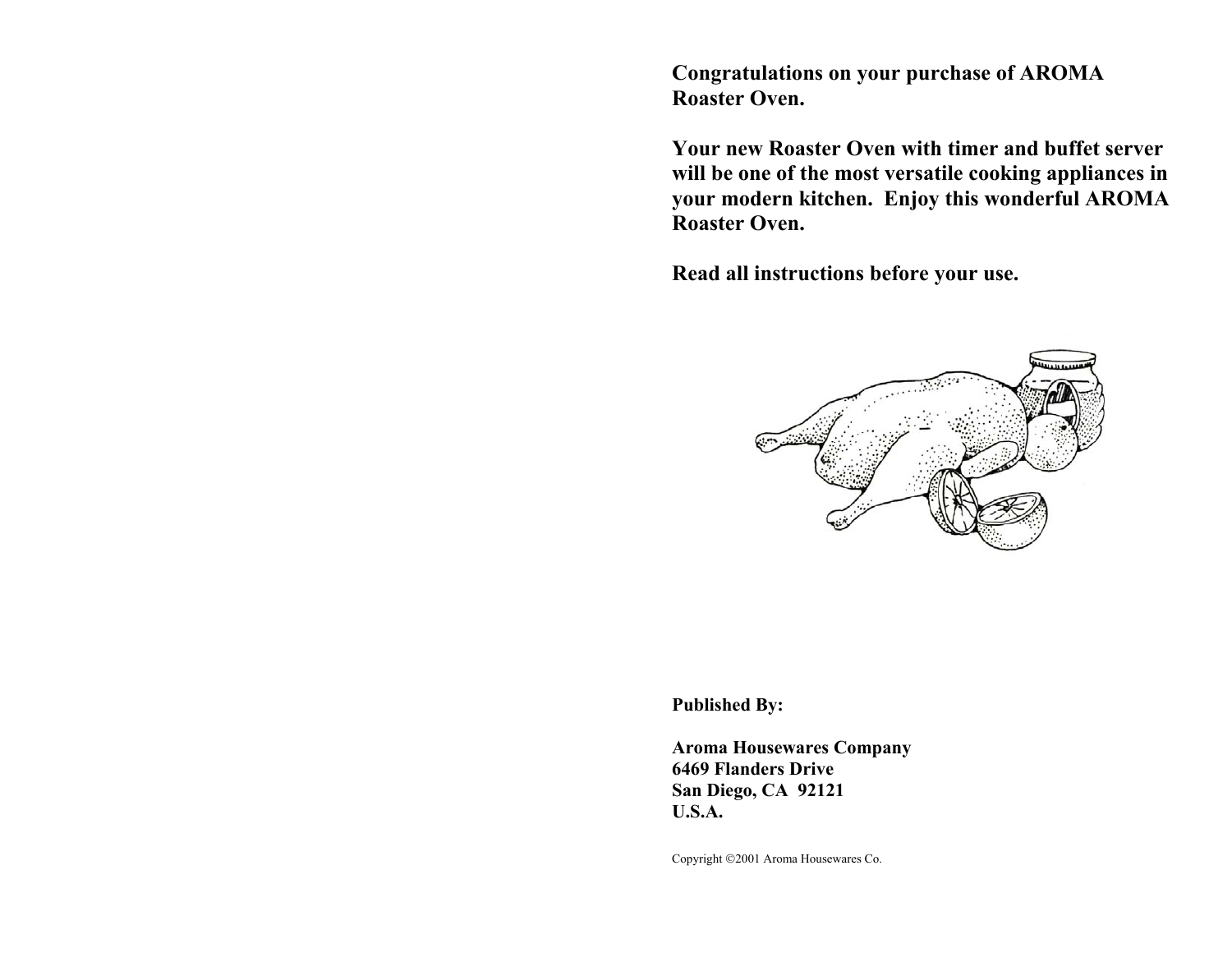# **IMPORTANT SAFEGUARDS**

Basic safety precautions should always be followed when using electrical appliances, including the following:

- 1. Read all instructions before using.
- 2. Do not touch hot surfaces. Use handles or knobs.
- 3. To protect against electrical shock, do not immerse the appliance, cord, or plug in water or other liquid.
- 4. Close supervision is necessary when any appliance is used by or near children.
- 5. Unplug from outlet when not in use and before cleaning. Allow to cool before putting on or taking off parts, and before cleaning the appliance.
- 6. Do not operate any appliance with a damaged cord or plug or after the appliance malfunctions or has been damaged in any manner. Return appliance to the nearest authorized service facility for examination, repair or adjustment.
- 7. The use of accessory attachments not recommended by the appliance manufacturer may result in fire, electric shock or injury.
- 8. Do not use outdoors.
- 9. Do not let cord touch hot surfaces or hang over the edge of a counter or table.
- 10. Do not place on or near a hot burner or in a heated oven.
- 11. Extreme caution must be used when using or moving an appliance containing hot oil or other hot liquids.
- 12. Do not use the appliance for other than intended use.
- 13. Do not clean with metal scouring pads. Pieces can break off the pad and touch electrical parts, creating a risk of electric shock.
- 14. Be sure to use on a heat resistant and even surface. Keep at least 4 inches away from walls and other flammables in a well-ventilated area.
- 15. Prior to plugging appliance into the wall outlet ensure temperature control is set to the "OFF" position. To disconnect, turn the temperature control to the "OFF" position, and then remove plug from wall outlet.
- 16. The timer must be set for the roaster oven to start operating.

# **This appliance is intended for Household Use Only. SAVE THESE INSTRUCTIONS**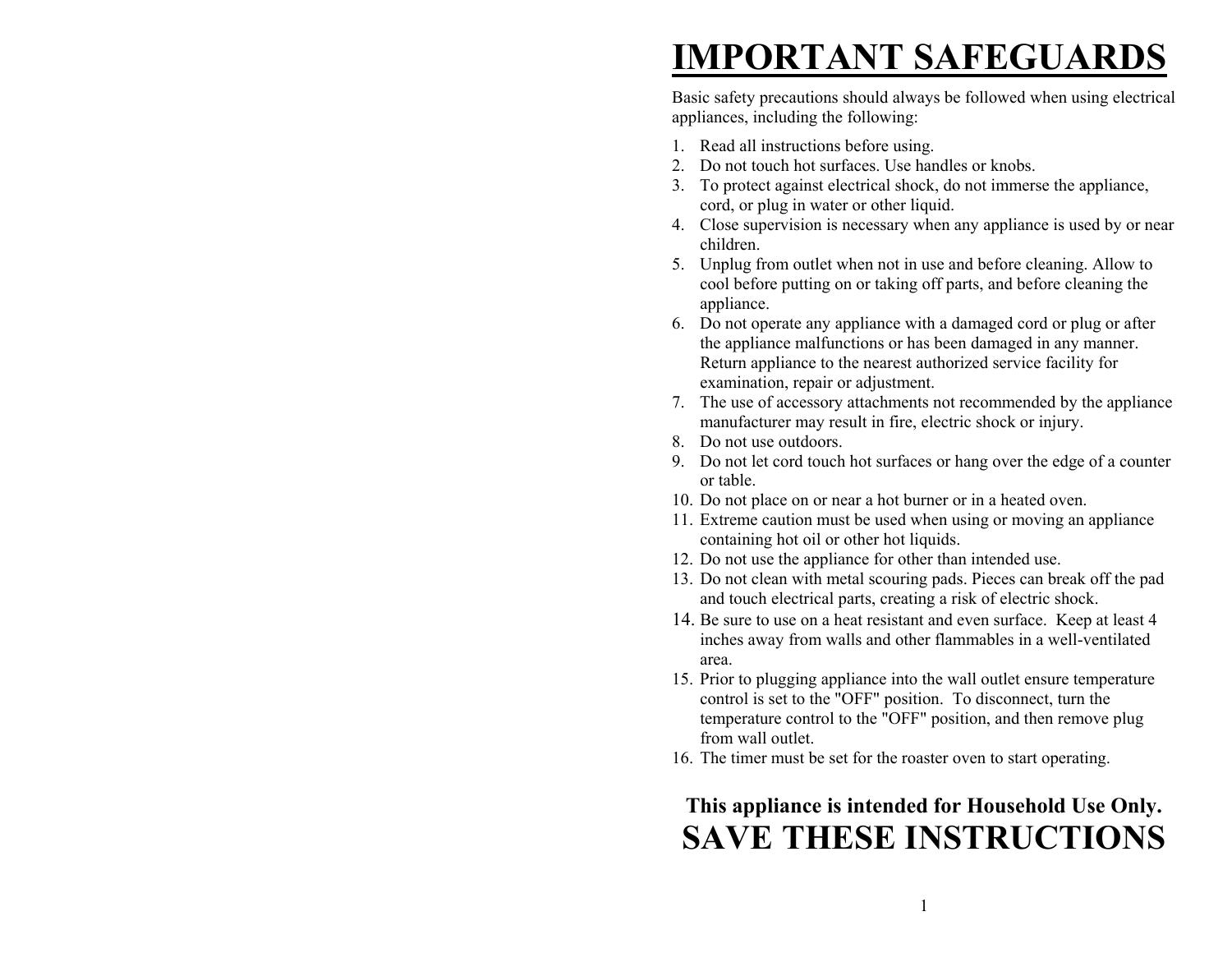# **SHORT CORD INSTRUCTIONS**

- 1. A short power-supply cord is provided to reduce risks resulting from becoming entangled in or tripping over a longer cord.
- 2. Longer extension cords are available and may be used if care is exercised in their use.
- 3. If a longer extension cord is used:
	- a. The marked electrical rating of the extension cord should be at least as great as the electrical rating of the appliance.
	- b. The longer cord should be arranged so that it will not drape over the counter top or table top where it can be pulled on by children or tripped over unintentionally.

## **POLARIZED PLUG**

This appliance has a **polarized plug** (one blade is wider than the other) follow the instructions below:

To reduce the risk of electric shock, this plug is intended to fit into a polarized outlet only one way. If the plug does not fit fully into the outlet, reverse the plug. If it still does not fit, contact a qualified electrician. Do not attempt to modify the plug in any way.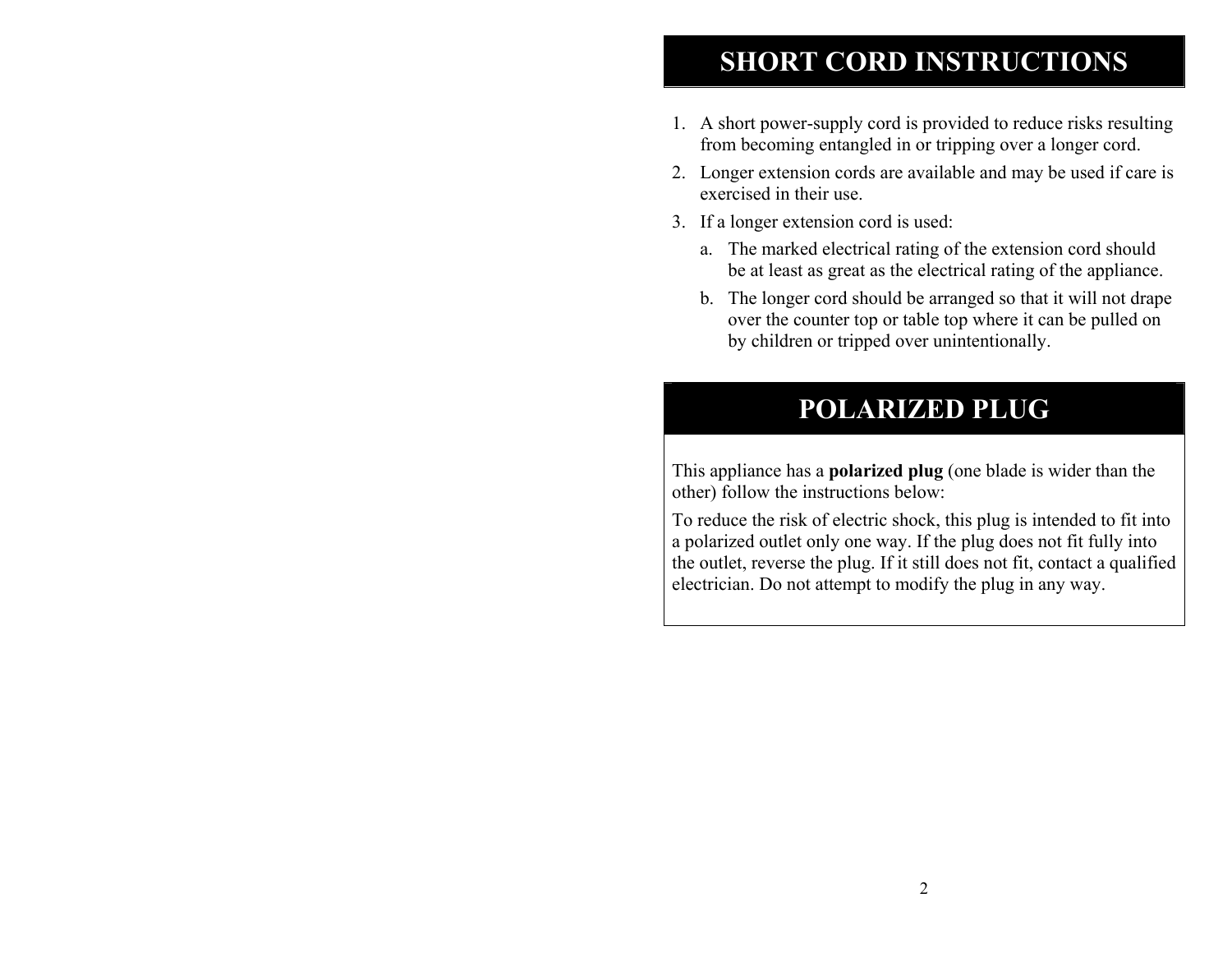## **PARTS IDENTIFICATION**

- 1. **Lid:** Includes assembling package of lid, lid handle, 1 piece of glass and 2 screws.
- 2. **Buffet Server:** Includes 3 serving trays and 1 tray holder frame.
- 3. **Removable Cooking Pan:** The cooking pan can be removed for easy cleaning after each use.
- 4. **Reversible Rack**: The rack permits easy placement of food into or removal of food from the cooking pan and allows grease to drain from food during cooking. The rack can be inverted for steaming.
- 5. **Roaster Oven Body:** It is heated with an electrical band heater surrounding the side wall to provide a "Ring of heat" for uniform heating of food inside the cooking pan.
- 6. **Timer:** can be set up to 3 hours or set oven Stay On.
- 7. **Temperature Control:** The temperature control automatically controls oven temperature at the set level.
- 8. **Indicator light:** It indicates that the roaster oven is energized and also indicates that the preset temperature is reached.

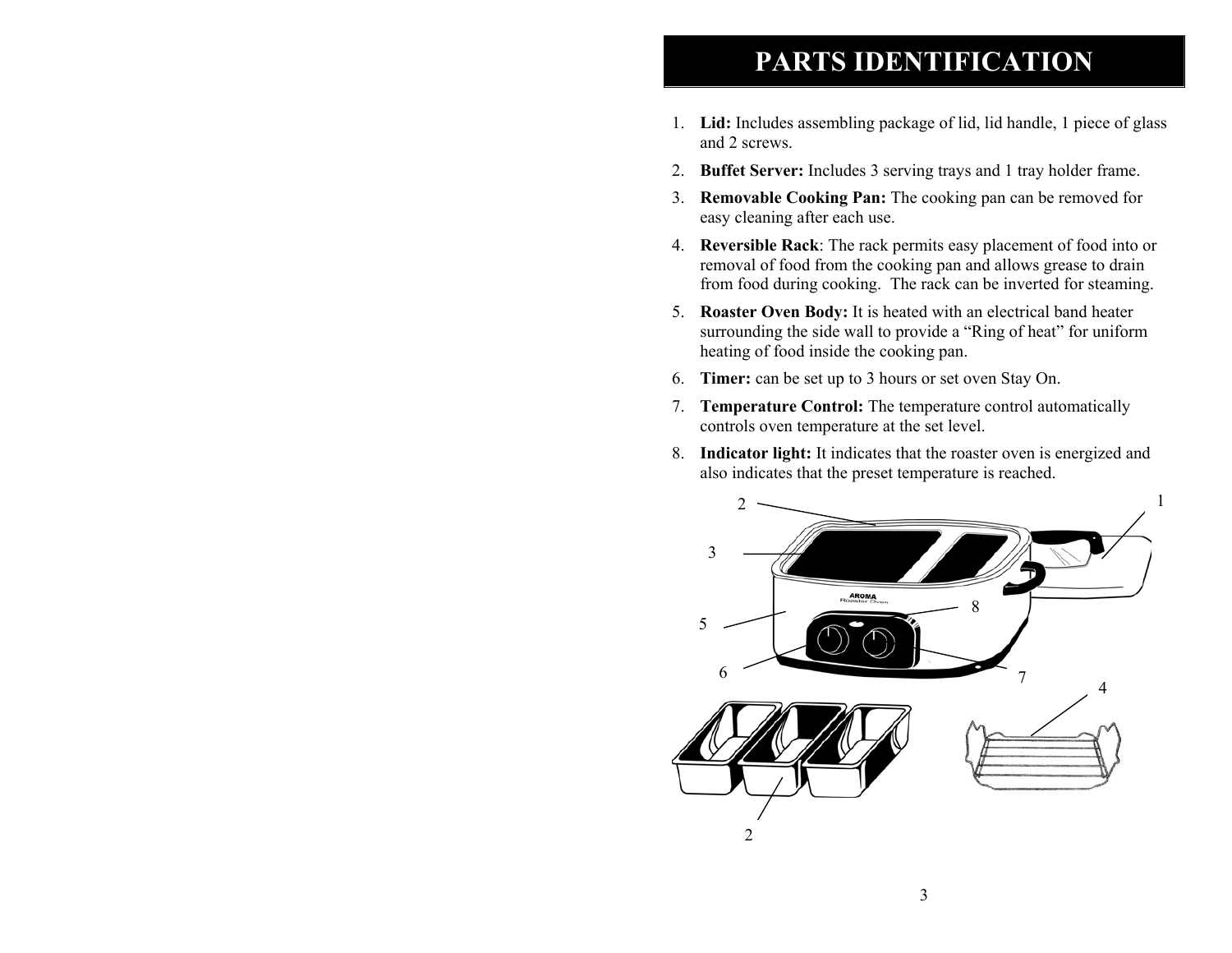## **BEFORE USING**

## **ASSEMBLE LID HANDLE AND VIEWING WINDOW**

- 1. Locate the lid, lid handle (the ends of handle are attached with 2 screws) and 1 piece of glass
- 2. Unscrew the screws on the handle for use.
- 3. Use screw driver to screw one end of the handle first. Do not screw too tight yet before inserting the glass.
- 4. Insert the glass (as the viewing window) onto the opening of the lid top. When necessary, **use 2 pieces of tape on both sides of the glass to prevent it from moving when assembling the handle.**
- 5. After the glass is placed on the lid opening, screw the other end of the handle to the lid. Make sure both side of handle are tightly screwed.
- **6. Remove the tape that were used for temporarily securing the glass before cooking.**

## **CLEAN**

- 1. Remove all packaging materials.
- 2. Wash the Cooking Pan, Lid, and any accessories with warm soapy water using a sponge or dishcloth.
- 3. Rinse thoroughly to remove soap residue.
- 4. Wipe body clean with a damp cloth.
- ¾ **Do not use abrasive cleaners or scouring pads.**
- ¾ **Do not immerse the appliance in water at any time.**

## **PRE-HEAT BEFORE FIRST USE OF ROASTER OVEN**

- 1. Slight smoke and odor may be emitted during the first few uses. We **recommend** pre-heating the Roaster Oven to eliminate the smoke and odor.
- 2. Ensure temperature control is set to the "OFF" position and plug into a 120V AC outlet ONLY.
- 3. Set timer and temperature. The timer must be set for the roaster oven to start operating. Pre-heat the oven for 30 minutes at 400°F or until smoke and odors no longer exist.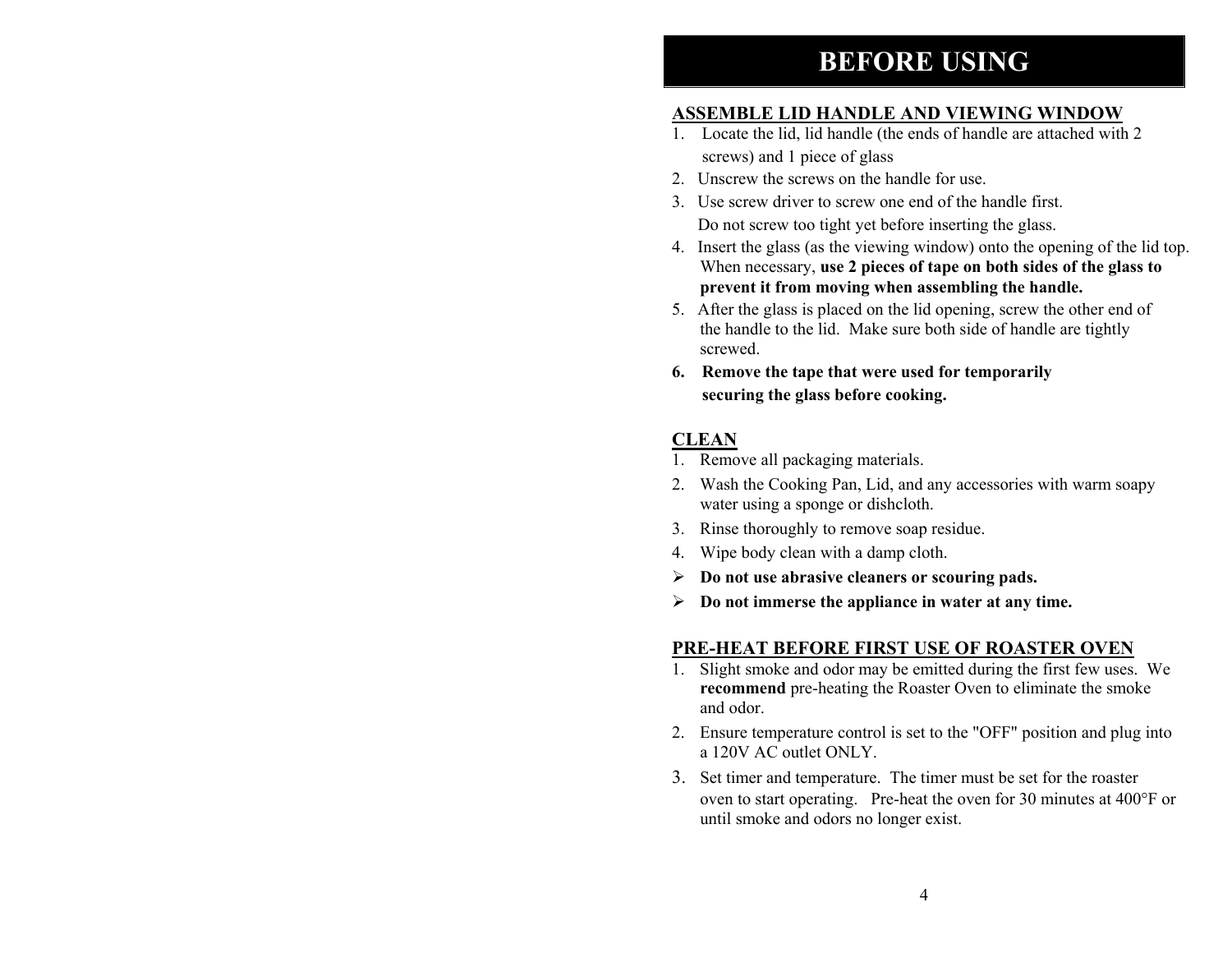4. Turn the temperature control to the "OFF" position, remove the plug from wall outlet; allow it to cool.

## **HOW TO USE**

## **ROASTING**

- 1. Place the cooking pan into the oven body. Place the lid on the cooking pan.
- 2. Turn the Temperature control and Timer to the "OFF" position.
- 3. Plug in the power cord.
- **4.** Set timer and temperature control to preheat roaster oven to desired temperature.
- **Always preheat, keep warm and cook food at temperatures OVER 200**°**F. The roaster oven will not operate if you set temperature LESS THAN 200**°**F.**
- The indicator light will shut off when the oven has reached the selected temperature. During operation the light will turn on and off indicating the proper temperature is being maintained.
- **5.** Place rack into the cooking pan, place food on the rack, and replace lid. **CAUTION: the preheated roaster oven is HOT.**
- 6. When finished , turn the temperature dial to the "OFF" position and unplug.

## **BUFFET SERVING**

- 1. Fill the roaster oven cooking pan with water. Make sure the water level does not touch the bottom of the serving trays.
- 2. Plug in the power cord, set temperature to 350°F and turn timer to "Stay On" position. Cover the roaster oven with lid and heat for about 30 to 35 minutes or until the water is boiling.
- 3. Remove the lid. Place **tray holder frame** on top of the cooking pan. Next, place serving trays with hot food on the frame for keeping warm.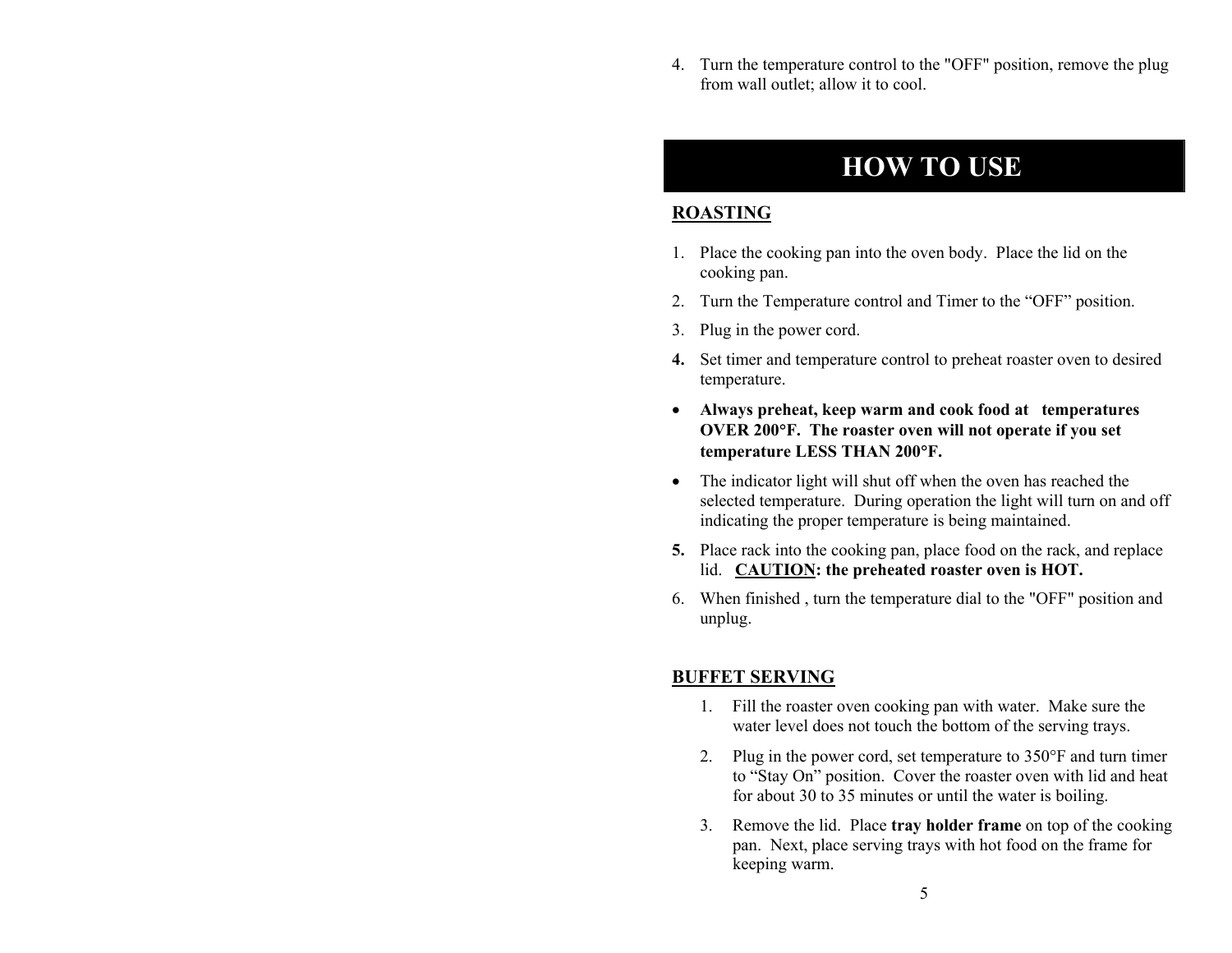- 4. Reduce the temperature to 250°F.
- 5. Check water level in roaster oven and add more water if necessary.
- 6. When finished serving, turn OFF timer and temperature control and carefully remove serving trays and frame from roaster oven. Empty the water left in oven when the oven is complete cool and clean accordingly.

## **HELPFUL TIPS**

- 1. The Roaster oven has been designed to utilize everyday recipes. Keep in mind that temperatures and times may vary. We recommend checking your meals two to three times during operation to insure ideal cooking results.
- 2. Always pre-heat the oven unless recipe specifies otherwise.

## **CAUTION:**

- **Always wear protective OVEN MITTS when moving any hot buffet trays, frame or the roaster oven cooking pan for your safety.**
- **DO NOT clean the roaster oven until it is cool completely.**

## **IMPORTANT NOTES**

- **AVOID** lifting lid while cooking is in process to maintain the even cooking temperature inside the roaster oven. Use the viewing window on lid to check the food. Repeatedly removing the lid will result in heat loss and increase cooking time.
- When removing the lid after the cooking is finished, be careful to the steam escapes from the hot roaster oven.
- **NEVER** place food or liquid directly into the oven body.
- Do not overfill the roasting pan.
- Keep clear of steam vents located on the lid to prevent burns.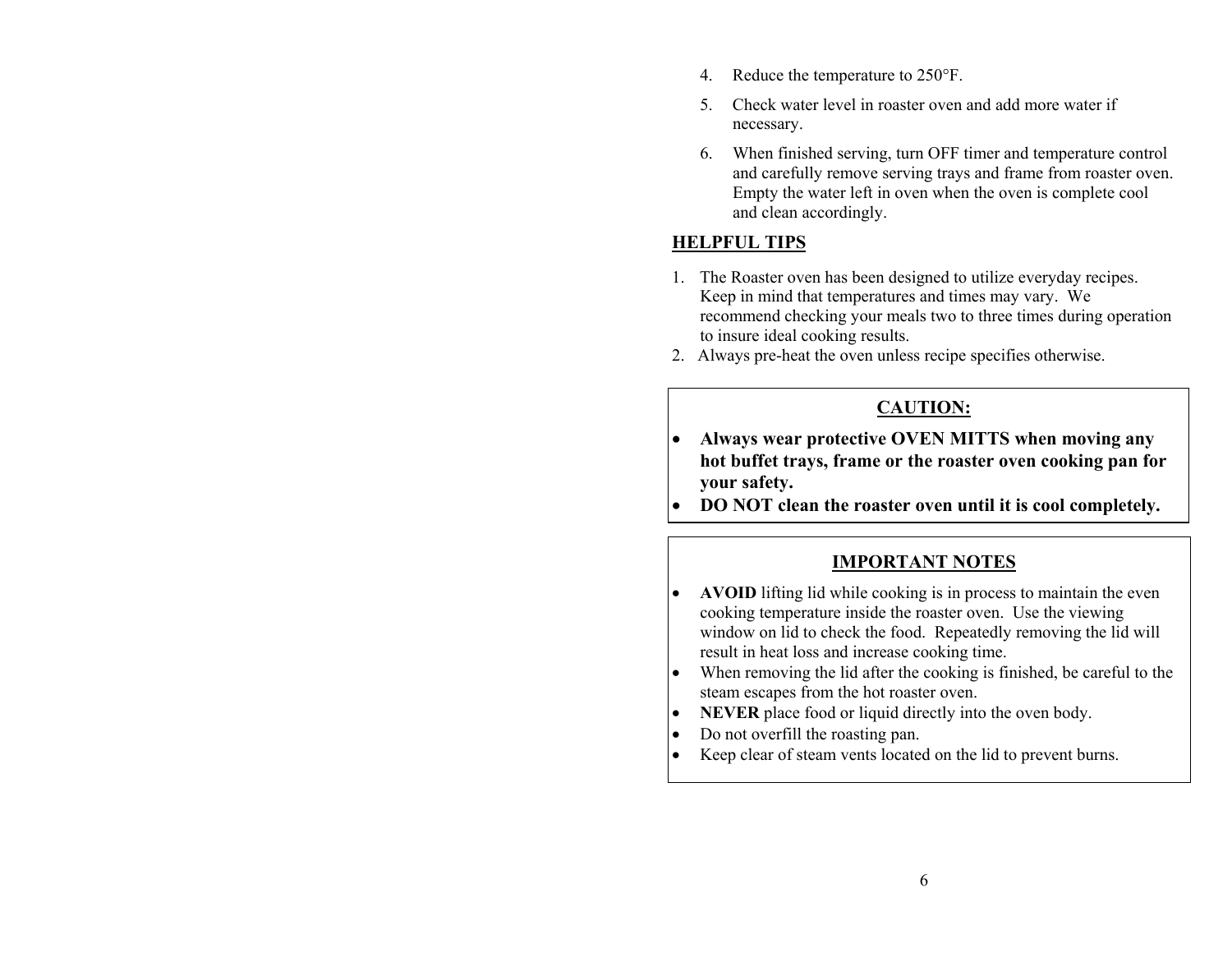# **HOW TO CLEAN**

## **AFTER USE**

- 1. Disconnect the plug from the wall outlet.
- 2. Allow the unit to cool completely.
- 3. Wash the cooking pan, buffet serving trays, frame, rack, and lid with warm soapy water using a sponge or dishcloth.
- 4. Rinse thoroughly to remove soap residue.
- 5. Wipe body clean with a damp cloth.

## **CAUTION:**

- ¾ **Do not immerse the appliance in water at any time**
- ¾ **Do not use abrasive cleansers or scouring pads.**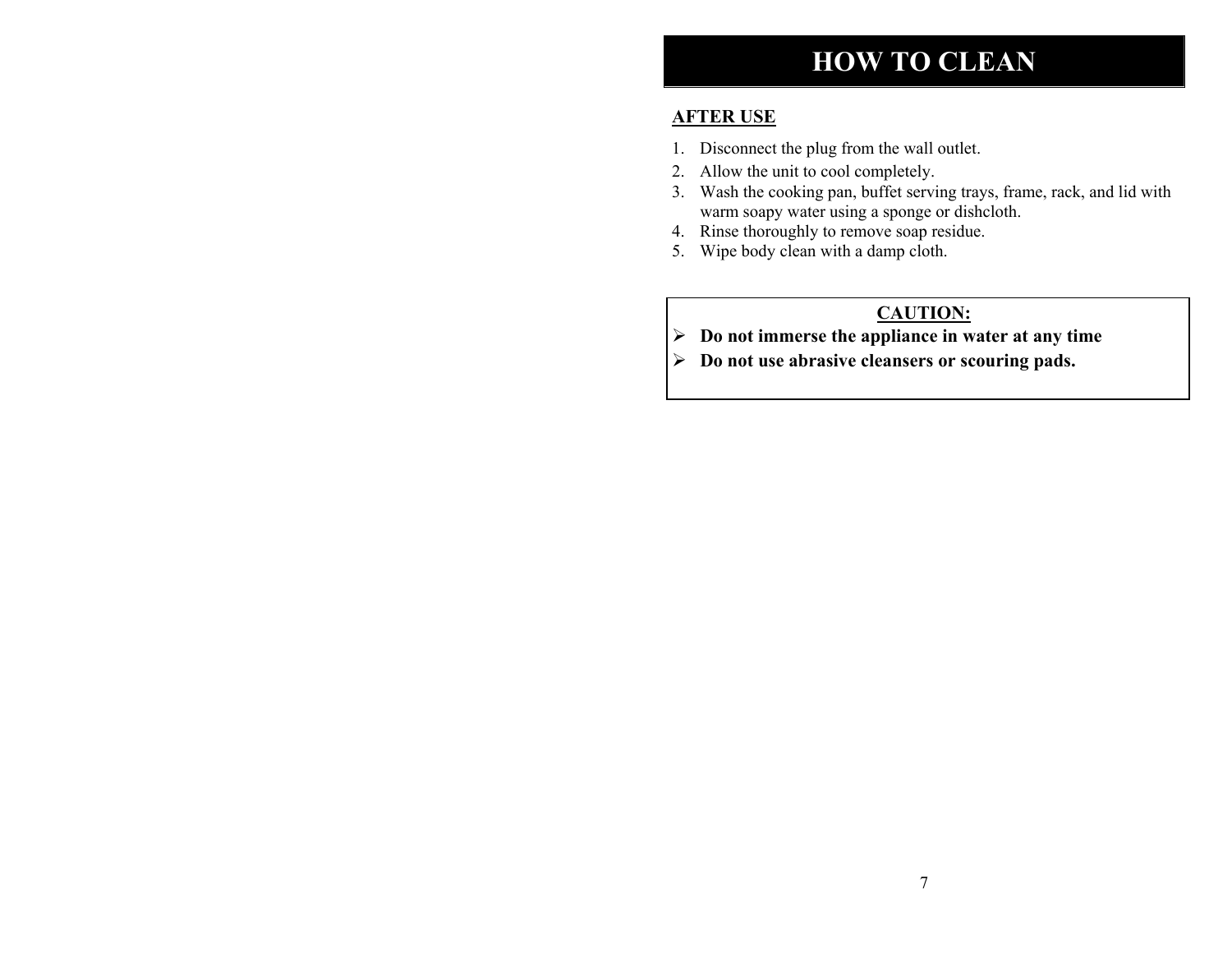## **ROASTING:**

Roasting in your AROMA Roaster Oven will produce moist and tender meats. As a rule of thumb, you may use the same temperature and cooking time as a conventional oven.

- 1. To sear the meat before roasting, place butter or margarine on the cooking pan. Cover with the lid and sear meat on each side for 5-10 minutes or until lightly browned.
- 2. For the best browning result on poultry, brush melted margarine or honey evenly over the skin before roasting. Follow roasting chart directions to cook. At the last 30-45 minutes, increase temperature for 20-50°F for additional browning if needed.
- 3. If you would like to add liquid, for example beer, to enhance flavor, add at the last 30 minutes.
- 4. Since the thickness and condition of the meat may vary, you should check the meat 10 to 15 minutes before the finishing time to ensure best results.
- 5. Keep juice collected in the cooking pan to all to the meat while serving. It is delicious and nutritious.
- 6. Cooking meat to your desired doneness, use a meat thermometer to measure meat temperature at the final cooking time. Suggested temperatures are 140°F for rare, 160°F for medium and 170-180°F for well done. Please remember that pork should always be cooked to well done.
- 7. While roasting poultry or meat with fat content, add 2 cups of water to the bottom of the cooking pan to prevent burning smoke from the dripping oil.
- 8. It is recommended to roast dry for tender cuts of meat. Examples of these meats are ribs or sirloin.
- 9. The roasting times in the chart are approximated and should be used only as a guideline. Several factors may affect the actual cooking times like meat temperature, thickness, bone content, ingredients of stuffing, etc.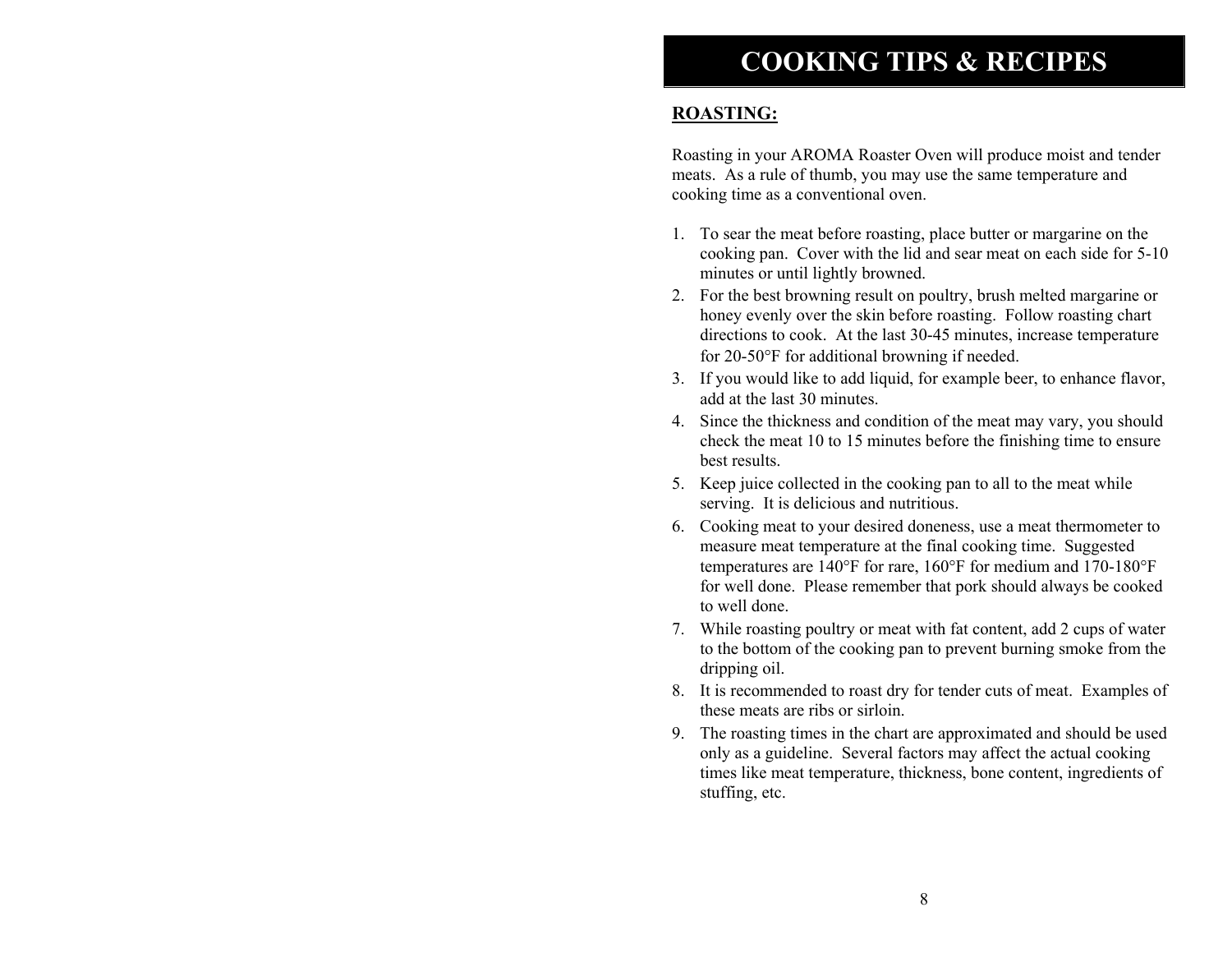## **ROASTING GUIDE CHART:**

|                         | Oven Temp.( $\mathcal{F}$ ) |                     | Min./lb. Approx. Time                 |
|-------------------------|-----------------------------|---------------------|---------------------------------------|
| <b>Poultry</b>          |                             |                     |                                       |
| Whole Turkey, 10-17lb   | 350-400                     | 13 to $18$          | $2$ to $3\frac{1}{2}$ hrs.            |
| Whole Turkey, 18-20 lb. | 350-400                     | 12 to $16$          | $3$ to $4\frac{1}{2}$ hrs.            |
| Whole Chicken, 4-6lb.   | 350                         | 15 to 18            | 1 to $1\frac{1}{2}$ hrs.              |
| Whole Duck, 4-6lb.      | 400                         | 18 to 24            | $1\frac{1}{4}$ to 3hrs                |
| <b>Beef/Pork/Lamb</b>   |                             |                     |                                       |
| Beef, 3-5lb.            | 325                         | 15 to $20$          | $\frac{3}{4}$ to $\frac{13}{4}$ hrs.  |
| Pork, 3-5lb.            | 325                         | 20 to 35            | 1 to $2\frac{1}{4}$ hrs.              |
| Lamb, $5-8$ lb.         | 325                         | $20 \text{ to } 20$ | $1\frac{1}{2}$ to $3\frac{1}{2}$ hrs. |
| Ham, 6-10lb.            | 325                         | 15 to 25            | $1\frac{1}{2}$ to $3\frac{1}{2}$ hrs  |

*Note:* This cooking guide is for your reference only. Adjust the amount of food and cooking time according to the capacity of your roaster oven. Do not overfill the roaster oven while cooking.

#### **TERIYAKI ROAST CHICKEN**

1 whole chicken (about 4 lb.) 1/2 cup soy sauce  $\frac{1}{4}$  teaspoon garlic salt ¼ teaspoon white pepper powder  $\frac{1}{4}$  cup dry sherry  $\frac{1}{4}$  cup sugar 3 slices fresh ginger root  $1\frac{1}{2}$  teaspoon honey 3 tablespoons water 1 ½ tablespoons cornstarch

Wash the whole chicken; rinse well and pat dry inside and out; pull excess fat. Set aside. Combine soy sauce, garlic salt, white pepper powder, dry sherry, ginger and sugar in a small saucepan. Boil and simmer over medium heat for 2-3 minutes. Mix water with cornstarch. Stir to thicken the sauce. Set aside to cool.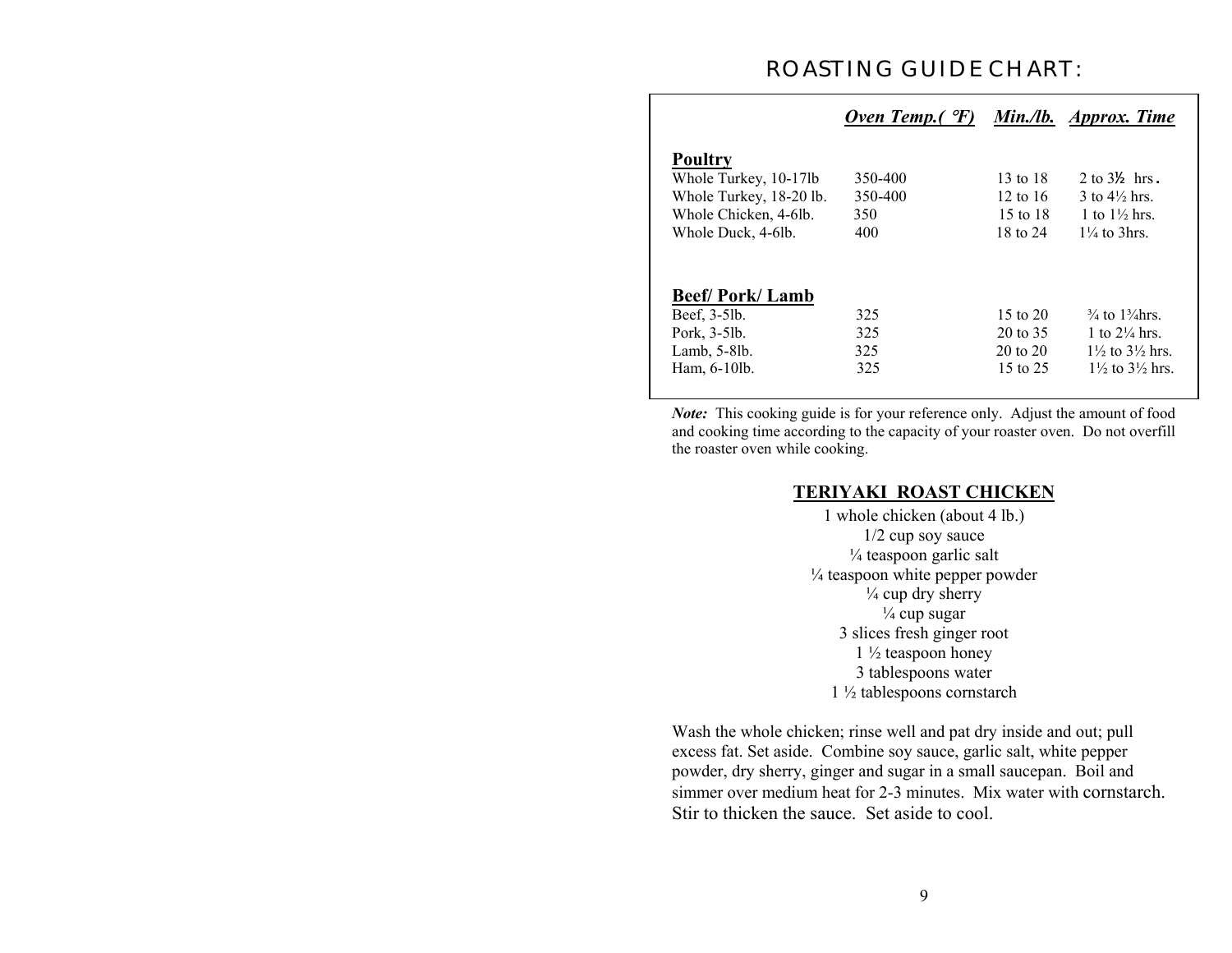Place the chicken in a large bowl. Brush or rub the sauce all over the chicken, inside out. Cover and refrigerate for couple of hours. Place the chicken on the rack and ready to roast. Use the Time and Temperature Chart in the book as a reference of your cooking time. Makes 4-6 Servings.

#### **ROAST LAMB**

1 5-6 pound leg of lamb ½ large onions, thinly sliced 5-6 cloves garlic, chopped 1/3 cup extra virgin olive oil  $\frac{1}{2}$  cup dry red wine  $\frac{1}{2}$  cup light soy sauce 2 ½ teaspoon fresh thyme leaves salt and freshly ground black pepper to taste

Preheat the oven to 325°F. Wash and trim the thicker portions of fat from the lamb, boned. Marinate lamb with all the ingredients except for onions. Cover and refrigerate overnight. Take meat out from marinade, saving the remaining for basting. Place sliced onion on the meat. Place the lamb on the rack and follow roasting instructions, basting with reserved marinade. Let it sit cool before slicing. Makes 6-8 servings.

#### **ROASTING BEEF RIBS**

1 3-pound beef rib olive oil salt and garlic pepper lemon juice

Wash, rinse and dry the meat. Let it come to room temperature before preparing it for roasting. Trim off all excess fat. Rub it well with olive oil, salt, pepper and lemon juice. Set aside for 1 hour. Place ribs on the rack with the ribs facing upward.

Use Cooking Time and Temperature Chart as a guide for the roasting. Baste with fat halfway through roasting. Make adjustment based on how you'd like your meat cooked. After it is done, let it sit for 10-15 minutes. Makes 6-8 servings.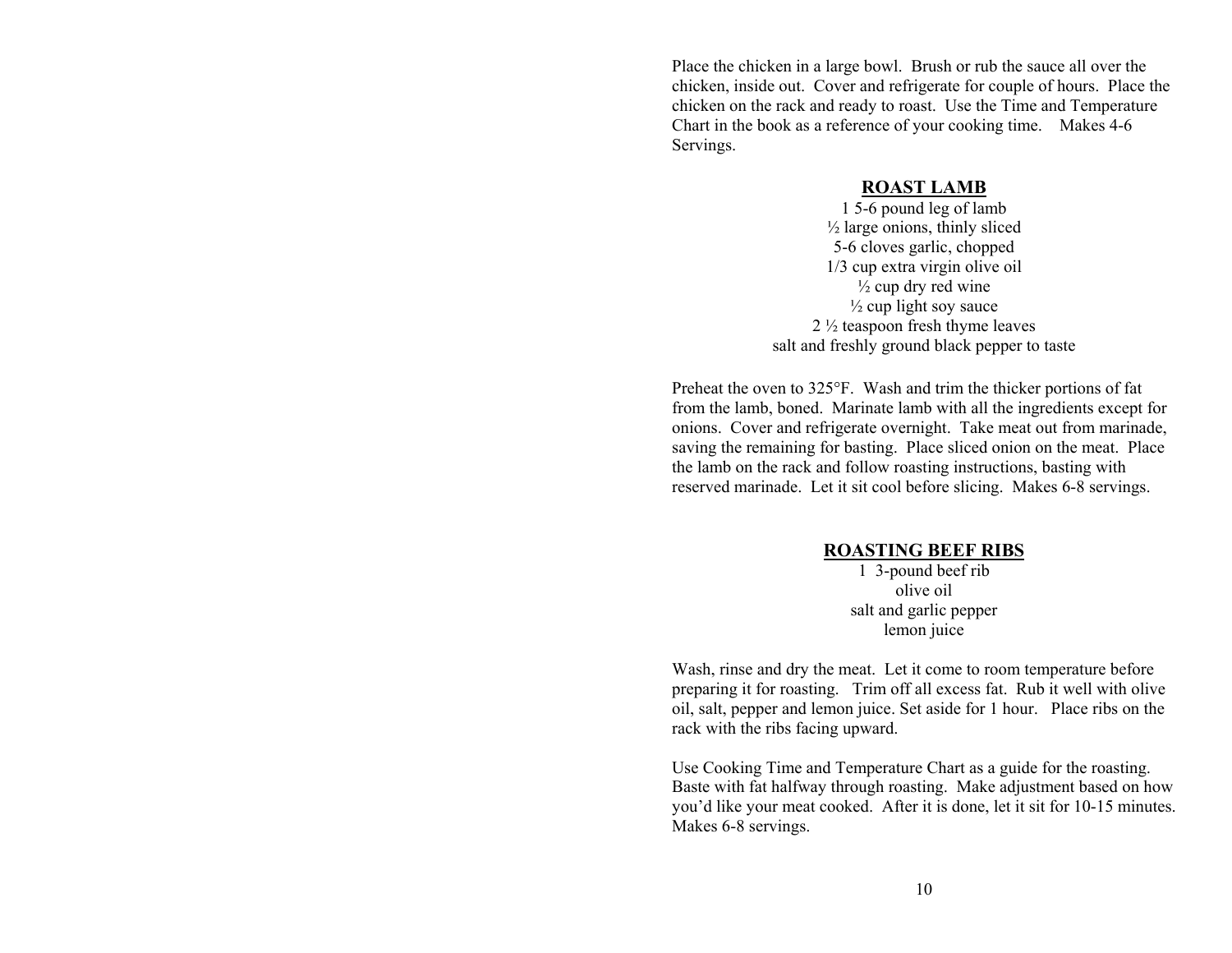## **BAKING:**

AROMA Roasting Oven can bake your favorite cakes, pies, breads, pizza and casseroles to perfection. Always preheat the oven at 400°F for 20 minutes.

- 1. Place food on pan or foil paper for convenience and better results.
- 2. For even baking, use rack and place foods in the center of the rack.
- 3. Packaged convenience foods can be heated up in your roaster oven. Follow packaged directions for temperature and time.

|              | Oven Temp. $( \n\cdot \nabla F)$ | Min./lb. Approx. Time |
|--------------|----------------------------------|-----------------------|
| <b>Bread</b> | 375                              | 45 to 75 min.         |
| Pie          | 375                              | 45 to 60 min.         |
| Cake         | 325                              | $45$ to 60 min.       |
| Cookies      | 375                              | 10 to 15 min.         |
| Rolls        | 375                              | $15$ to $20$ min.     |
| Muffins      | 400                              | $20$ to $25$ min.     |
|              |                                  |                       |

## **BAKING GUIDE/ CHART:**

## **LOW-FAT OAT BRAN BLUEBERRY MUFFINS**

¾ cup oat bran  $\frac{1}{2}$  cup flour 2 ½ tablespoon brown sugar  $\overline{1/4}$  cup milk 1½ teaspoons baking powder  $\frac{1}{2}$  teaspoon salt 1 tablespoon vegetable oil 1 egg 1 teaspoon vanilla extract 2 cups blueberries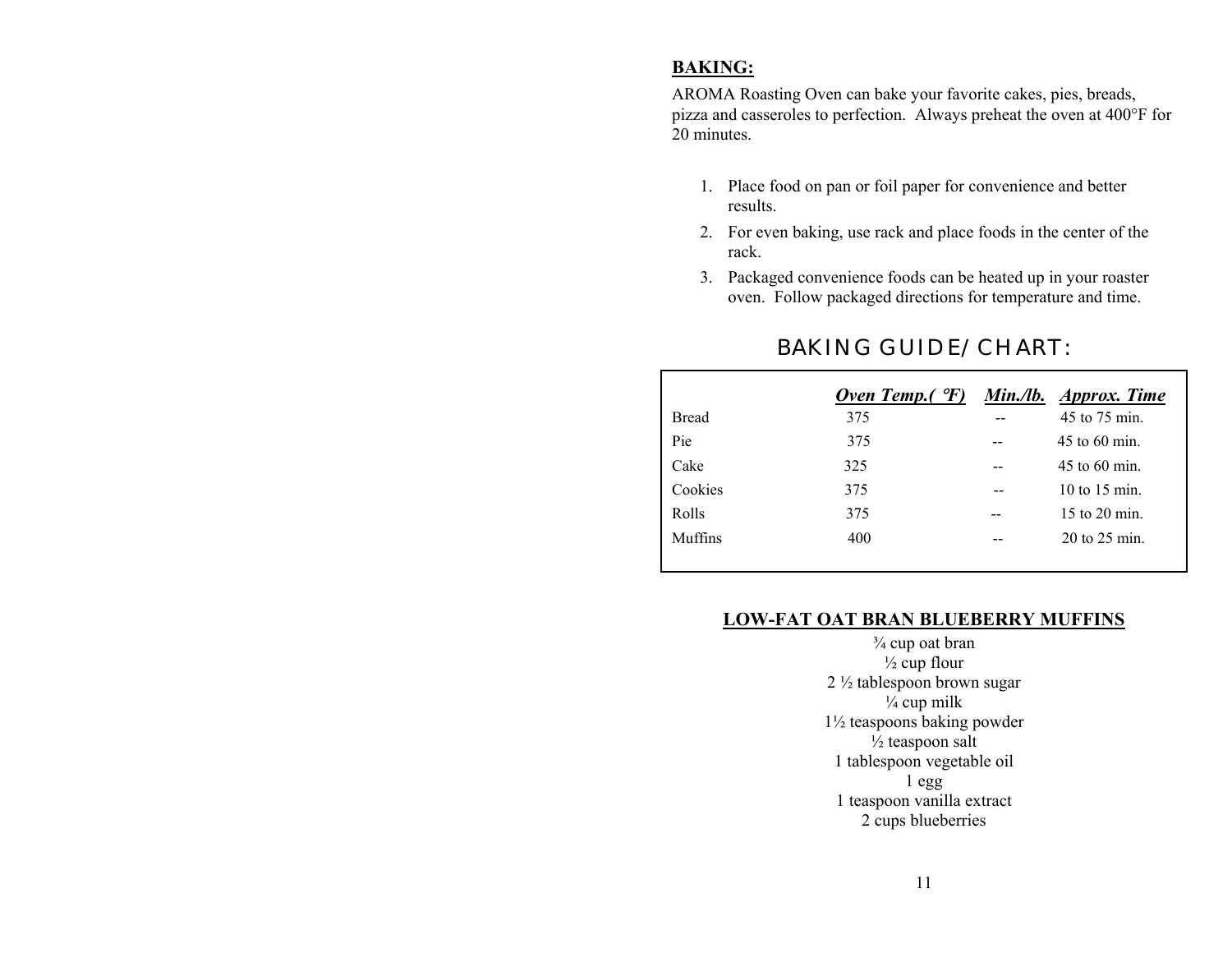Preheat the oven to 400°F.

Place the egg, sugar, milk, salt and vanilla extract in a large bowl. Mix them well. Add flour, bran and baking powder into the bowl. Stir it until it looks lumpy and uneven. Add blueberries. Grease a 6-cup muffin pan or line with paper cupcake liners. Fill each muffin cup 2/3 full. Bake about 18-20 minutes, or until the muffins split open and golden brown.

### **CAULIFLOWER & CARROT CASSEROLE**

1/2 lb. cauliflower 2 medium carrots 1 can cream of mushroom soup 1/8 teaspoon black pepper  $\frac{1}{2}$  cup milk 2.8 oz. can French fried onions salt

Cut the cauliflower and the carrots in similar size. Mix them with soup, black pepper, and milk together in 1.5 qt. Casserole dish. Cover with foil and bake at 350° F or until hot; stir occasionally; arrange French fried onions on top of vegetable mixture, along the casserole rim. Bake another 3-5 minutes at 425°F until onions are golden brown. Makes 6-8 servings.

## **STEAMING:**

Due to the temperature range and oven shape design, your roaster can serve as an ideal steamer, especially for serving in the case of a party.

- 1. Using the rack, place food in the heat-proof dish and keep the dish in the center of the oven.
- 2. Add the proper amount of water to the cooking pan. Always cover the lid while it is cooking.
- 3. Steaming is the easiest and healthiest way of cooking.

## **STEAMED BEEF WITH BROCCOLI**

 $\frac{1}{2}$  lb. beef (sliced thin against the grain.) Marinade: 2 tsp soy sauce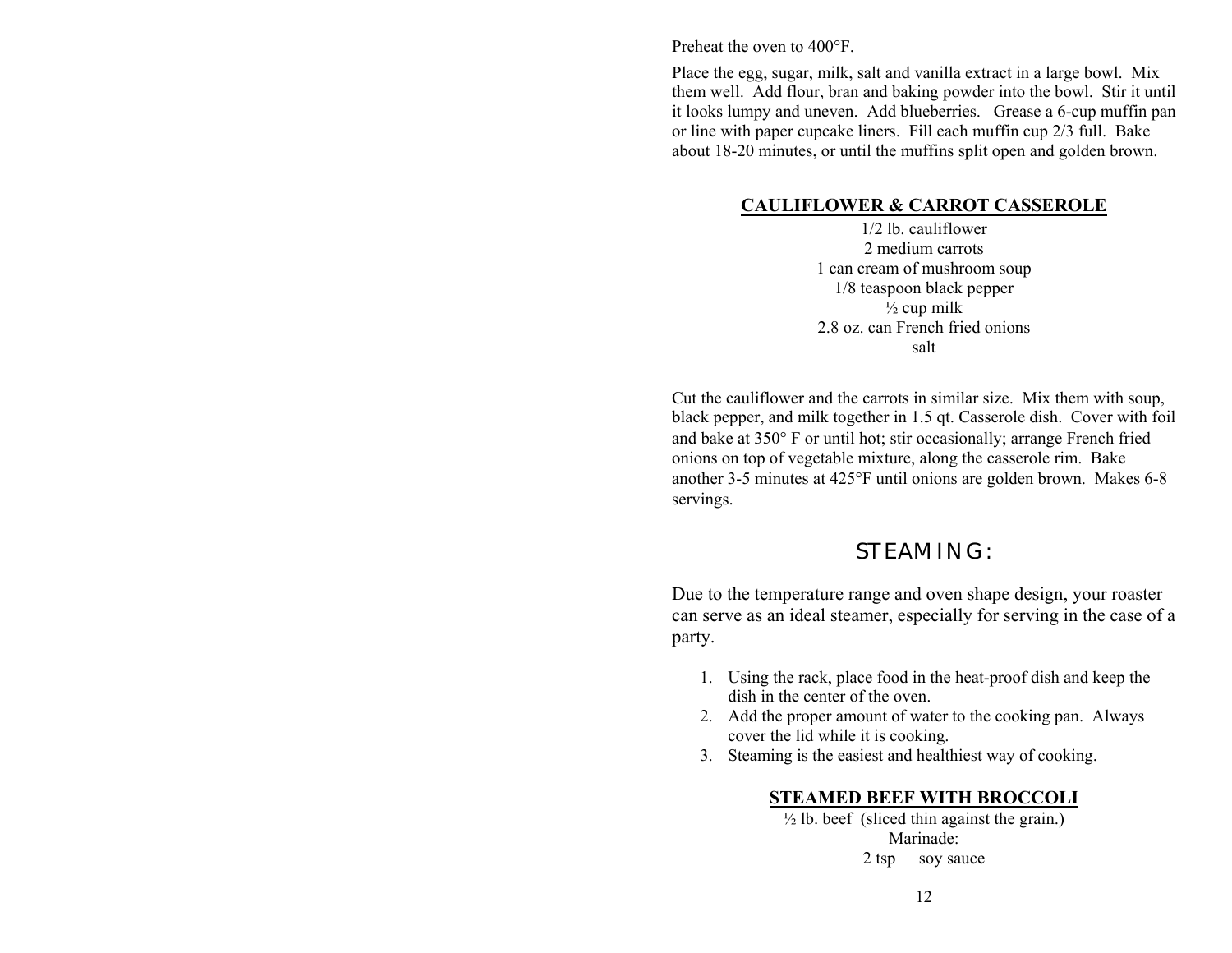1 tsp. Wine  $\frac{1}{2}$  tsp sugar 1 clove garlic, minced 1 tsp. minced ginger-root 1-tsp. cornstarch 1 tsp. sesame oil 1 tsp. oyster sauce 1 cup broccoli flowerets

#### Method:

Combine sliced beef with marinade in a heatproof dish. Pour hot water into cooking pan. Place the rack in a high position into the cooking pan. Place the dish on the rack and steam for about 10 minutes. Open lid and arrange broccoli around outer edge of the dish. Cover and steam for an additional 10 minutes. Ready to serve.

#### **STEAMED STUFFED TOFU**

1 16oz cube tofu  $\frac{1}{2}$  lb. boneless white fish fillet  $\frac{1}{2}$  lb. shrimp shelled and deveined  $\frac{1}{2}$  tsp. salt 1tbsp. Sesame oil 1 tbsp finely grated ginger 1 clove minced garlic 3 tbsp soy sauce 1/8 cup green onion, chopped  $\frac{1}{4}$  tsp white pepper 1 tbsp rice wine 1 tbsp cornstarch  $\frac{1}{2}$  egg white

### Method:

Gently rinse tofu cubes and place on a plate and allow to drain off excess liquid for several hours. Mince fish and shrimp, and combine with seasoning ingredients. Cut tofu in half lengthwise, and then divide each half into 4 pieces. Remove 1 tbsp tofu from each piece and stuff with a heaping tbsp filling (wet finger to smooth top off filling). Arrange stuffed tofu on heatproof plate and sprinkle with ginger. Follow the cooking instruction. Steam for 15 minutes. Drain off liquid, pour on soy sauce and sesame oil. Garnish with green onion. Makes 4 servings.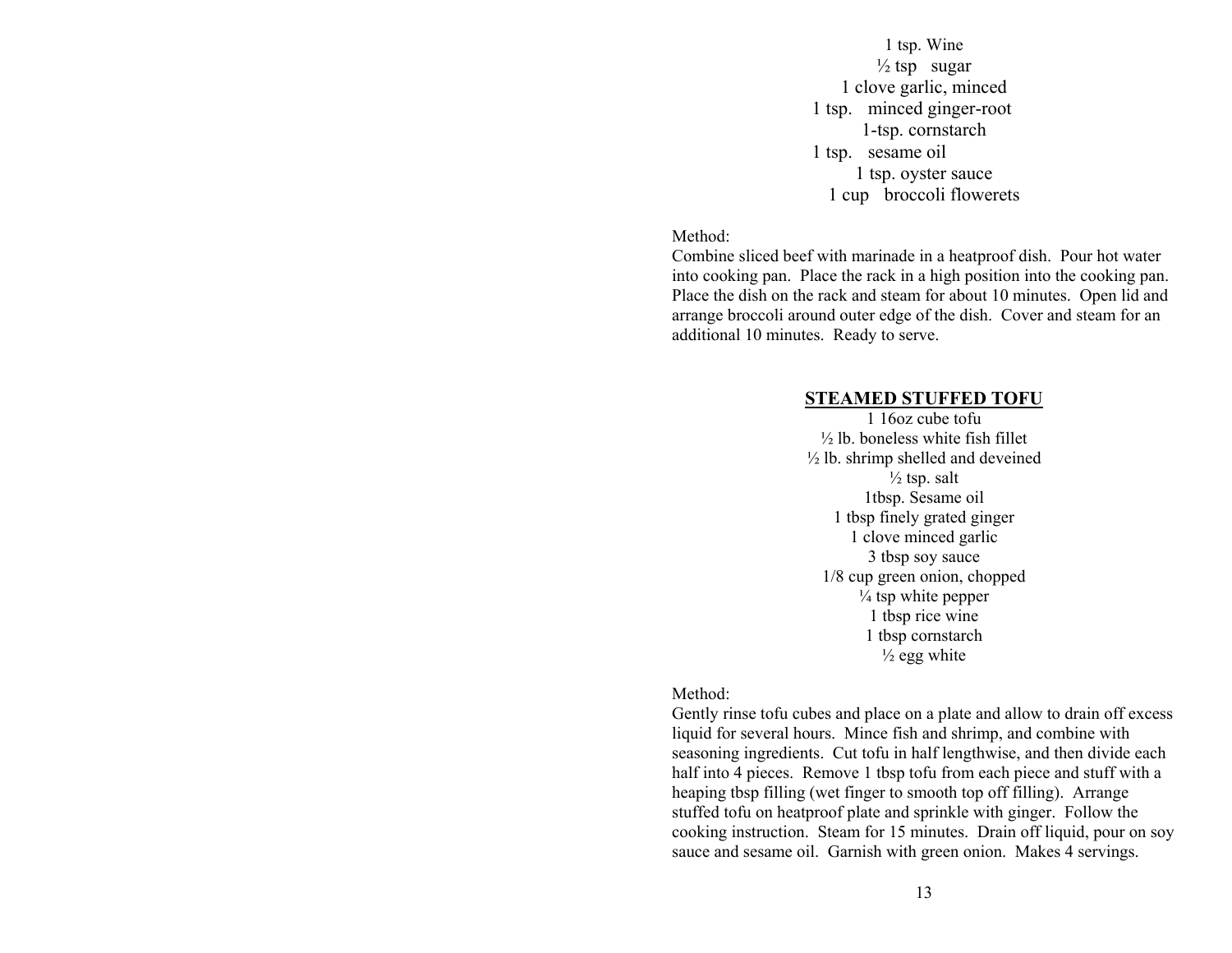## **SLOW COOKING:**

Because of the circular heating system, your roaster oven has become a great slow cooker for your favorite soups and stews.

- 1. For better flavor, meat and certain ingredients, such as garlic, can be browned first in the roaster oven at 425°F for 3-5 minutes. Then add vegetables, liquids and other ingredients for slow cooking
- 2 While in slow cooking, always keep the lid on to avoid losing water. Stirring is not necessary.

## **VEGETARIAN SOUP**

2 tbsp peanut oil 6 cups water 1 small cabbage 1 tbsp soy sauce  $\frac{1}{2}$  cup carrots 1 tsp. sherry 3 celery stalks 1 tsp. salt 1 scallion dash of pepper

Method:

Cut cabbage, carrots, celery and scallion into strips. Heat oil in the pot, add vegetables and stir-fry about 2-3 minutes or until they begin to soften. Add water, soy sauce, sherry, salt, and pepper to the cooking pot. Cook at 250°F-275°F for 2 hours. Makes 4 servings.

## **BRAISED ABALONE MUSHROOM**

10 pieces dried abalone (to be soaked overnight) 5 pieces dried scallop 15 pieces black mushrooms 15 pieces button mushrooms 2 tbsp oyster sauce  $2\frac{1}{2}$  cups water 2 tbsp oil 6 pips garlic (crushed)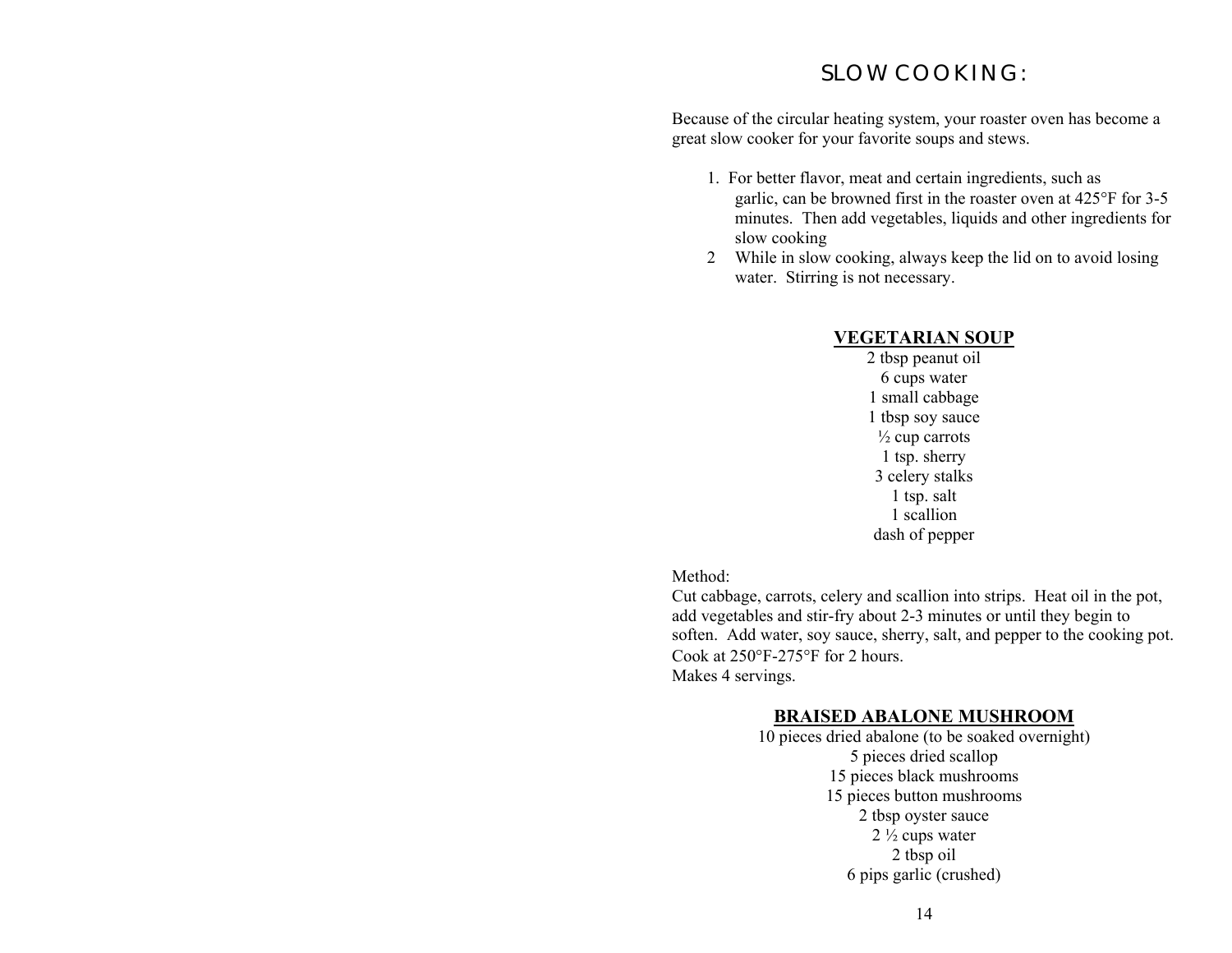$1\frac{1}{2}$  tsp. corn-flour for thickening

Method:

Combine all ingredients into cooking pot Set temperature to 250°F-275°F for 2 hours; change temperature to 200°F for 4 – 6 hours. To serve, thicken it with corn flour and garnish with spring onion and parsley. Makes 4 servings.

## **ONION CHICKEN SOUP**

12 oz chicken pieces 6 big onions 1 tsp peppercorn salt to taste 8 cups water 4 slices ginger

Method:

Combine all ingredients into the cooking pot. Set temperature to 250º F-275º F and cook for 2 hours, and then change temperature to 200º F for 4-6 hours or until it is done. Makes 4 servings.